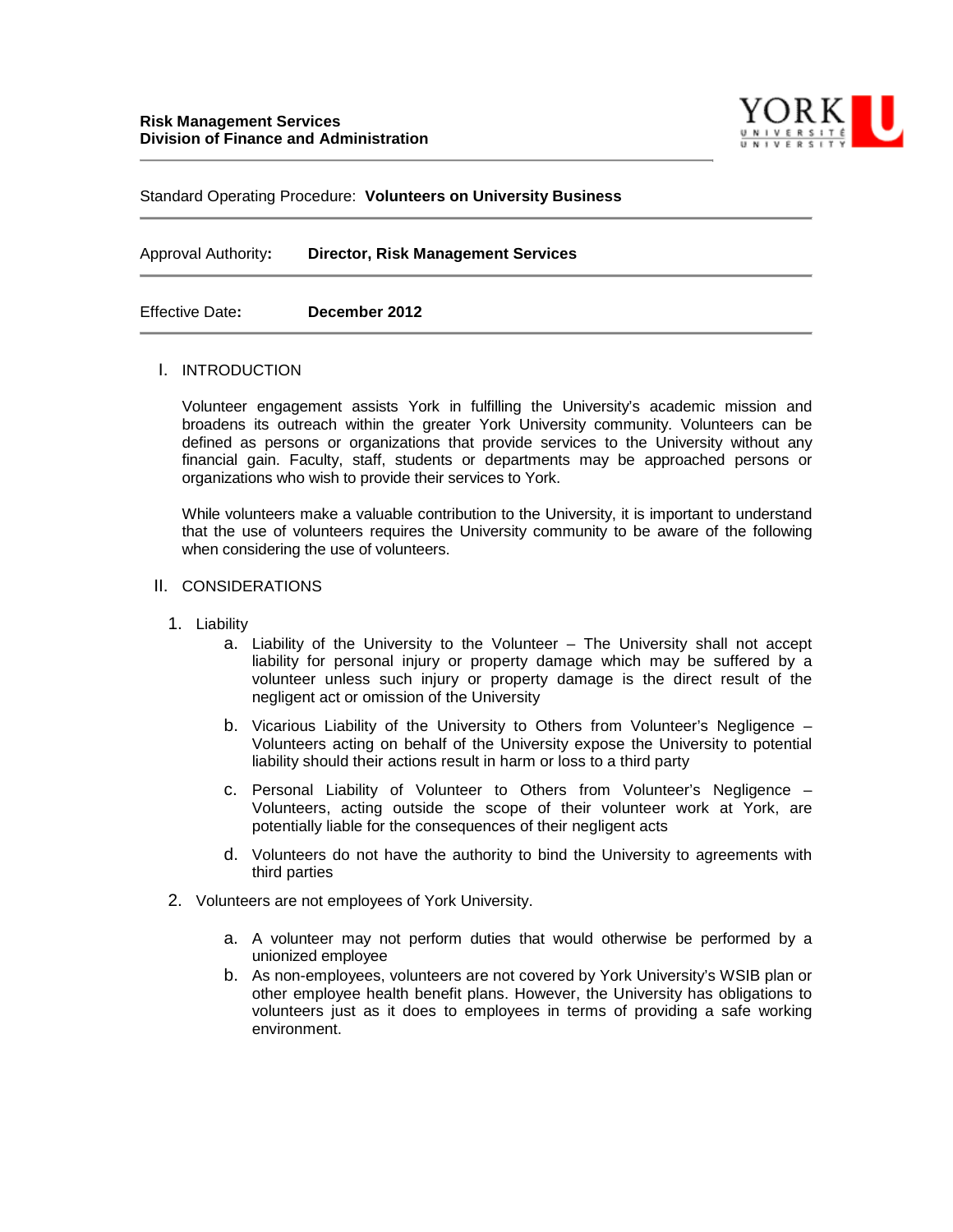## III. GUIDELINES

1. Provide Formal Approval to Volunteer(s):

All volunteers should receive proper formal documentation of their assignment at York in the form of a "Letter of Understanding" from a department chair, director or executive officer (Volunteer Offer Letter – Letter of Understanding template available on YU Link under the Services for Managers link).

- a. The Letter of Understanding is important, as persons who perform duties for the University, including employees, volunteers and students, may be covered under York's liability policy for claims against them or York arising out of the work they perform, providing the work is being performed on York's behalf and has been approved by a Department Chair, Director or Executive Officer.
- b. The Letter of Understanding should set out the terms and conditions of the volunteer service (i.e., clarify the volunteer's duties, reporting relationship and duration of service.) and provide the volunteer with information about liability and insurance matters- particularly in areas where individuals may be exposed to hazardous conditions.
- c. The Letter of Understanding should be signed by both parties and be in place before the volunteer arrives in the department. A copy of the Letter of Understanding should be forwarded to Records in the Department of Human Resources.
- 2. Health and Safety:

Departments have obligations to volunteers, as it does to employees, to provide a safe working environment. These may include:

- a. Completing the Safety Orientation Checklist in the York University Occupational Health and Safety Manual to ensure that the volunteer is familiar with hazard reporting procedures, emergency contact numbers, WHMIS, and the University's Occupational Health and Safety Policy.
- b. Not exposing volunteers to hazardous materials, tasks, or environments without appropriate training (i.e., hazard awareness and preventive measures).
- c. Ensuring the level of supervision is sufficient to ensure the volunteer is not exposed to any situation with which they are not familiar.
- d. As volunteers are not protected under York's WSIB plan, the Department should ensure also that volunteers are enrolled in a medical insurance plan (i.e., OHIP) or a similar private medical plan.
- 3. Required Training

Volunteers are required to complete [Accessible Customer Service eLearning](http://aoda.yorku.ca/cs/) if they will be interacting with the Public on York University's behalf.

4. Vehicle Use

Volunteers are not authorized to drive University owned or rental vehicles on behalf of the University. Volunteers should be advised that York University does not cover insurance claims arising from the use or operation of a volunteer's automobile.